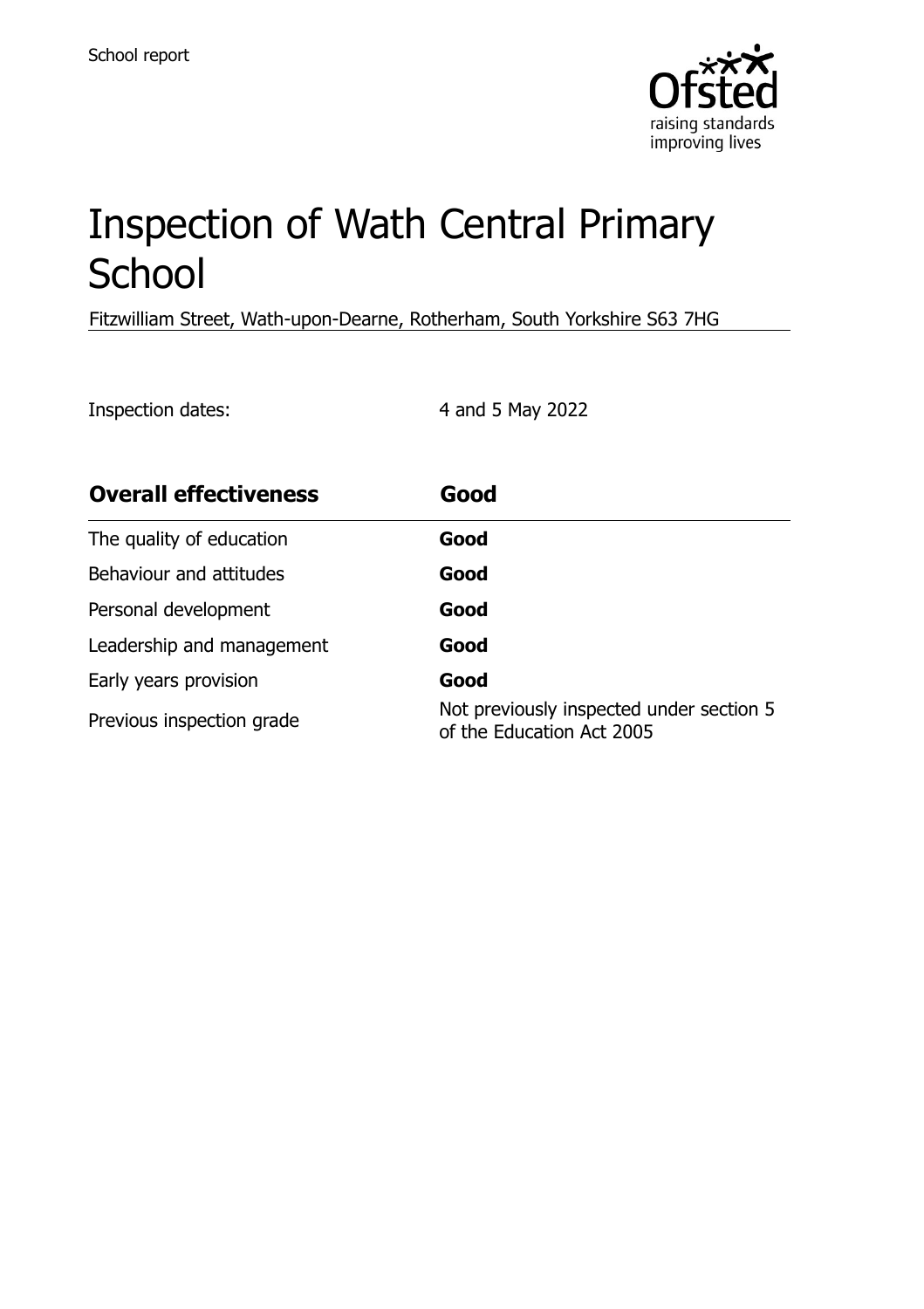

# **What is it like to attend this school?**

Pupils are proud to be part of 'Team Central'. They enjoy learning at school. Leaders prioritise pupils' well-being. They have created a nurturing atmosphere in the school. Pupils are listened to and feel valued. They know that staff care about them. Pupils say that they feel safe.

Leaders have a strong, shared vision to ensure that every child in the school is seen as unique. They strive to ensure that learning is tailored to develop pupils' understanding of the local area, of the wider world and of themselves as citizens. This is an inclusive school.

Leaders are ambitious for pupils. They are committed to supporting pupils' wider development. They have identified '70 things to do as Team Central' to inspire and excite pupils, such as stargazing. Leaders provide a wide range of opportunities for pupils to identify and nurture their own talents. These opportunities include playing a wide range of musical instruments, taking part in sporting competitions or building robots.

Pupils usually behave well in lessons and around the school. Teachers have high expectations, and most pupils respond well to this. Pupils told inspectors that inappropriate behaviour and bullying does happen but that it is rare. Pupils say that teachers deal with poor behaviour quickly. However, this doesn't always stop it straight away. Most pupils attend school regularly. Yet, despite leaders' efforts, a few pupils are regularly absent. This prevents them from making the most of the exciting education that leaders plan for them.

#### **What does the school do well and what does it need to do better?**

Senior leaders have created a team of passionate, enthusiastic leaders across the school. They work closely with staff to create a curriculum which is filled with rich and challenging experiences. Examples include the robotics club trip to the United States of America and the school visit by the South Yorkshire Mounted Police.

Leaders review the curriculum together. They are constantly looking for ways to improve it, for example by incorporating history projects linked to the local fire station or the Wath Festival. They want to teach pupils to have a pride in the local area and to be informed citizens. Staff work together to plan pupils' learning. Staff enable pupils to make connections between subjects, to make learning meaningful.

In most subjects, leaders have created a curriculum which provides an overview of learning from Year 1 to Year 6. Teachers use curriculum plans to create projects which link learning and help to engage pupils. Curriculum leaders ensure staff have appropriate plans and resources to help them to plan learning that builds on what pupils already know and can do. Leaders of most subjects, including history, have ensured that planning contains the detailed knowledge that they want pupils to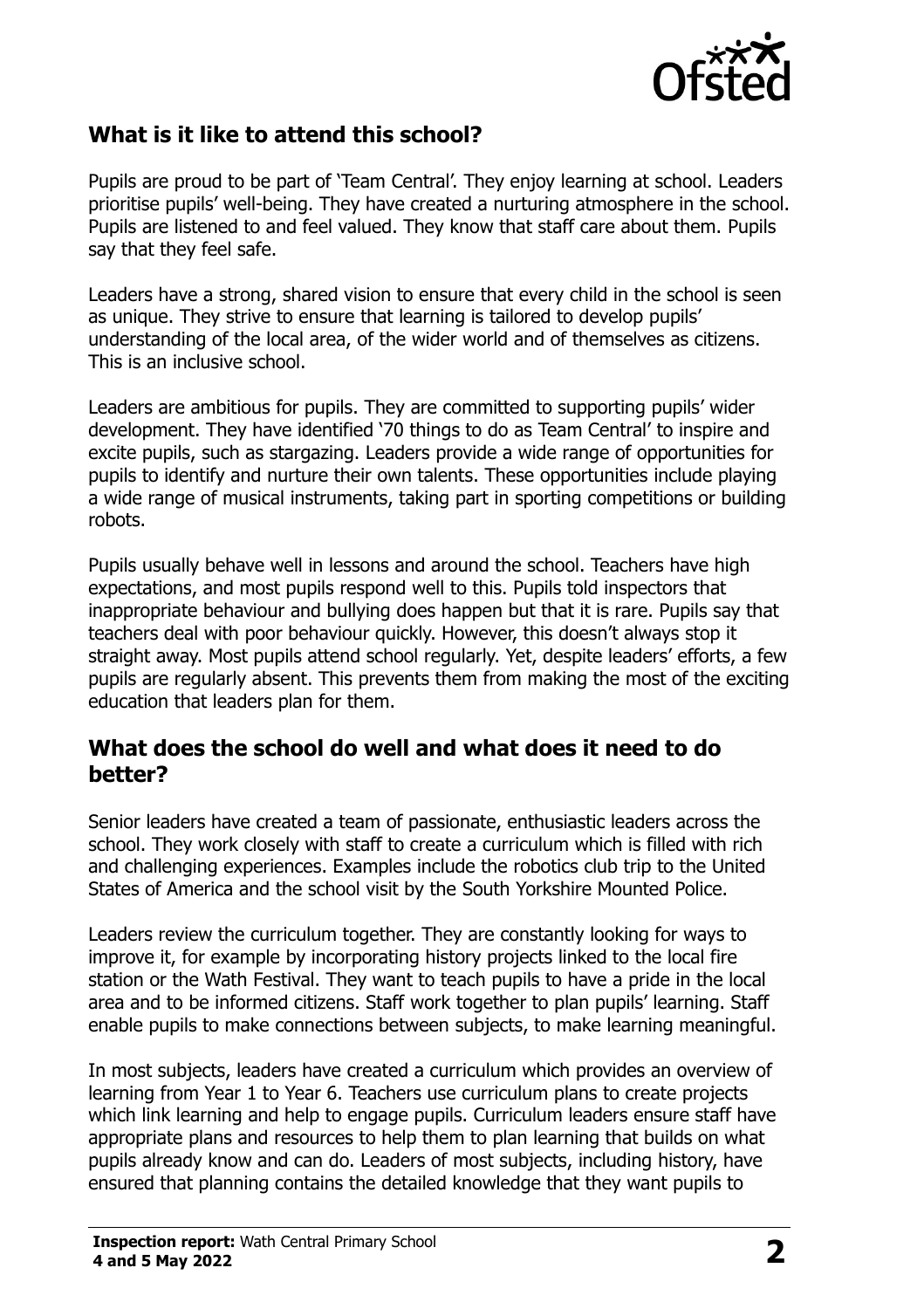

remember. There is still work to do to ensure this is the case across all subjects, however.

Teachers support pupils with special educational needs and/or disabilities (SEND) effectively, using well-designed plans. Thoughtful adaptations in lessons, and using effective staffing and resources, ensure that pupils with SEND have the same opportunities as their peers.

Leaders put reading at the heart of the curriculum. Teachers throughout school share stories with pupils daily. They have identified a 'Reading Super 6' collection of books to give pupils access to high-quality texts, poems and stories. Pupils enjoy talking about authors and are confident to give their opinions about books.

Children get off to a strong start with reading. This has been supported by the introduction of a new phonics programme. Leaders have ensured that all staff are well trained and skilful at teaching phonics. There is consistency in the language and teaching approaches that adults use. Children discuss their phonics learning confidently. Pupils take books home regularly to practise reading skills with books which are well matched to their current learning. Pupils who find reading difficult are given extra support to ensure that they keep up.

In the early years, the youngest children enjoy attending Nursery and Reception classes. Staff are caring and form good relationships with families. Leaders plan a wide range of learning opportunities which interest and engage children. However, these activities are not always implemented consistently or well enough to ensure that the curriculum is enacted as leaders intend. Some staff do not utilise the environment well enough to support learning. At times, there are some missed opportunities to extend pupils' vocabulary and learning.

There are a broad range of clubs and activities offered at the school, including art, British sign language or toy brick building therapy. Pupils are encouraged to take on roles of responsibility, such as reading ambassadors, or to organise a charity event. Pupils value the well-planned trips and visits which are used effectively to enhance their learning.

Leaders of the trust and the governing body work closely with school leaders to ensure that improvement is planned for and effective. Opportunities for staff's professional development are provided from the trust and also sought externally. The effect of this work is particularly evident in reading and mathematics.

# **Safeguarding**

The arrangements for safeguarding are effective.

Leaders have ensured there is a strong safeguarding culture in the school. They have created a team of staff who, along with other adults in the school, are well trained to identify and report any safeguarding concerns. Staff support families and have effective links to outside agencies, including the police and health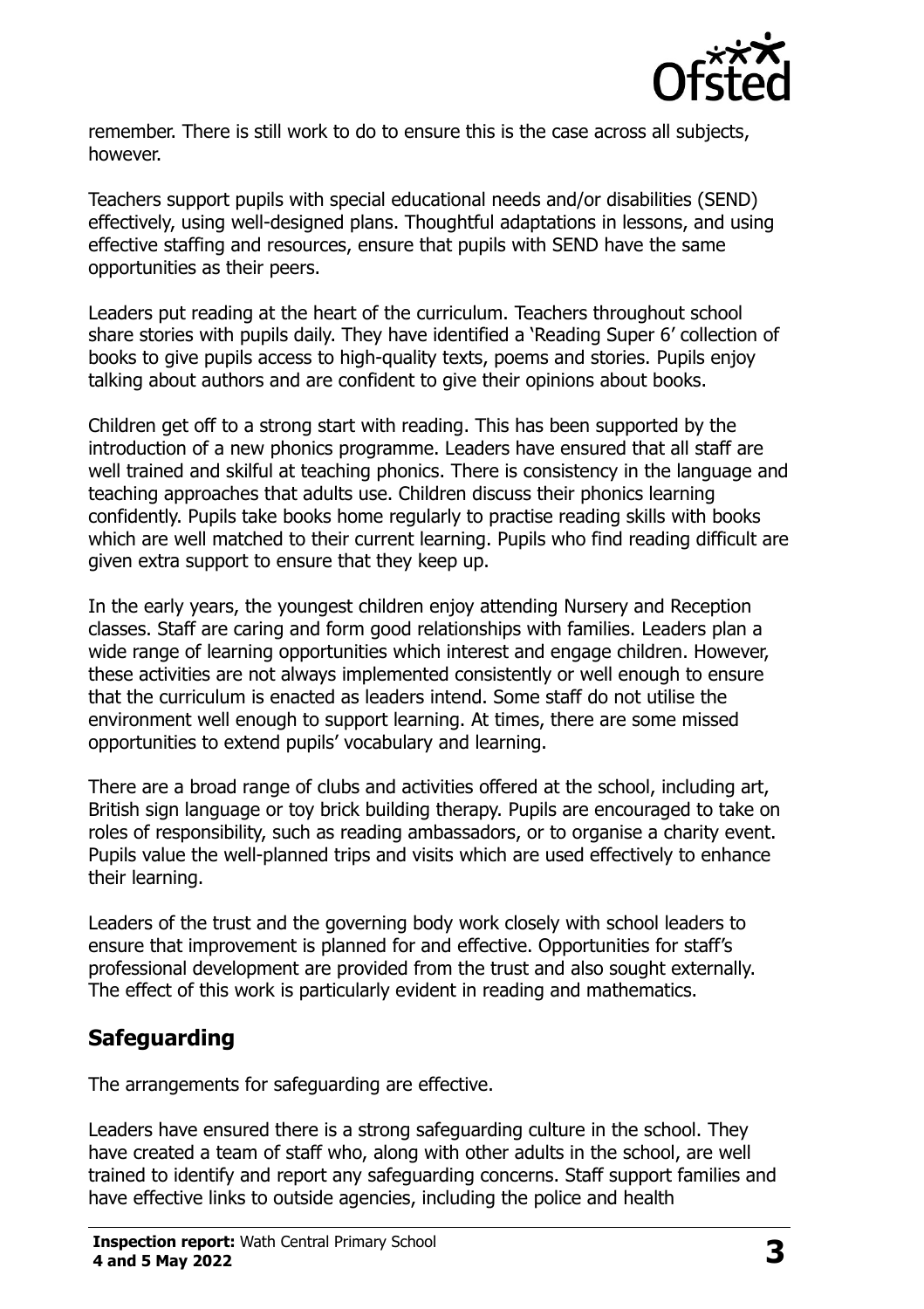

professionals. They know pupils well and take prompt action when needed. This ensures that families get help when it is needed.

Leaders ensure that pupils are taught to keep themselves safe. They make sure that pupils have a strong understanding of online safety. Learning is revisited if issues arise in the local community. This supports pupils to be safe beyond school.

## **What does the school need to do to improve?**

#### **(Information for the school and appropriate authority)**

- In some subjects, curriculum plans do not highlight the detailed knowledge pupils should learn from the early years to Year 6. This, in part, is having a detrimental effect on pupils' ability to build subject knowledge and understanding as they move across school. Leaders should ensure that all curriculum plans clearly identify the important knowledge and skills leaders want pupils to know and remember.
- Leaders have not ensured that the implementation of the early years curriculum is delivered consistently or that the environment is used effectively to support learning. Consequently, some staff miss opportunities to promote or build on pupils' learning. Leaders must ensure that all adults working in the early years understand exactly how to implement the curriculum and provide purposeful opportunities for learning.
- A small minority of pupils say that they hear discriminatory or inappropriate language in the playground and that it makes them feel uncomfortable. Some pupils are not applying learning about discrimination to real-life situations in school. Leaders must ensure that actions taken to support pupils' behaviour are understood and have a positive impact across school.

### **How can I feed back my views?**

You can use [Ofsted Parent View](http://parentview.ofsted.gov.uk/) to give Ofsted your opinion on your child's school, or to find out what other parents and carers think. We use information from Ofsted Parent View when deciding which schools to inspect, when to inspect them and as part of their inspection.

The Department for Education has further quidance on how to complain about a school.

If you are the school and you are not happy with the inspection or the report, you can [complain to Ofsted.](http://www.gov.uk/complain-ofsted-report)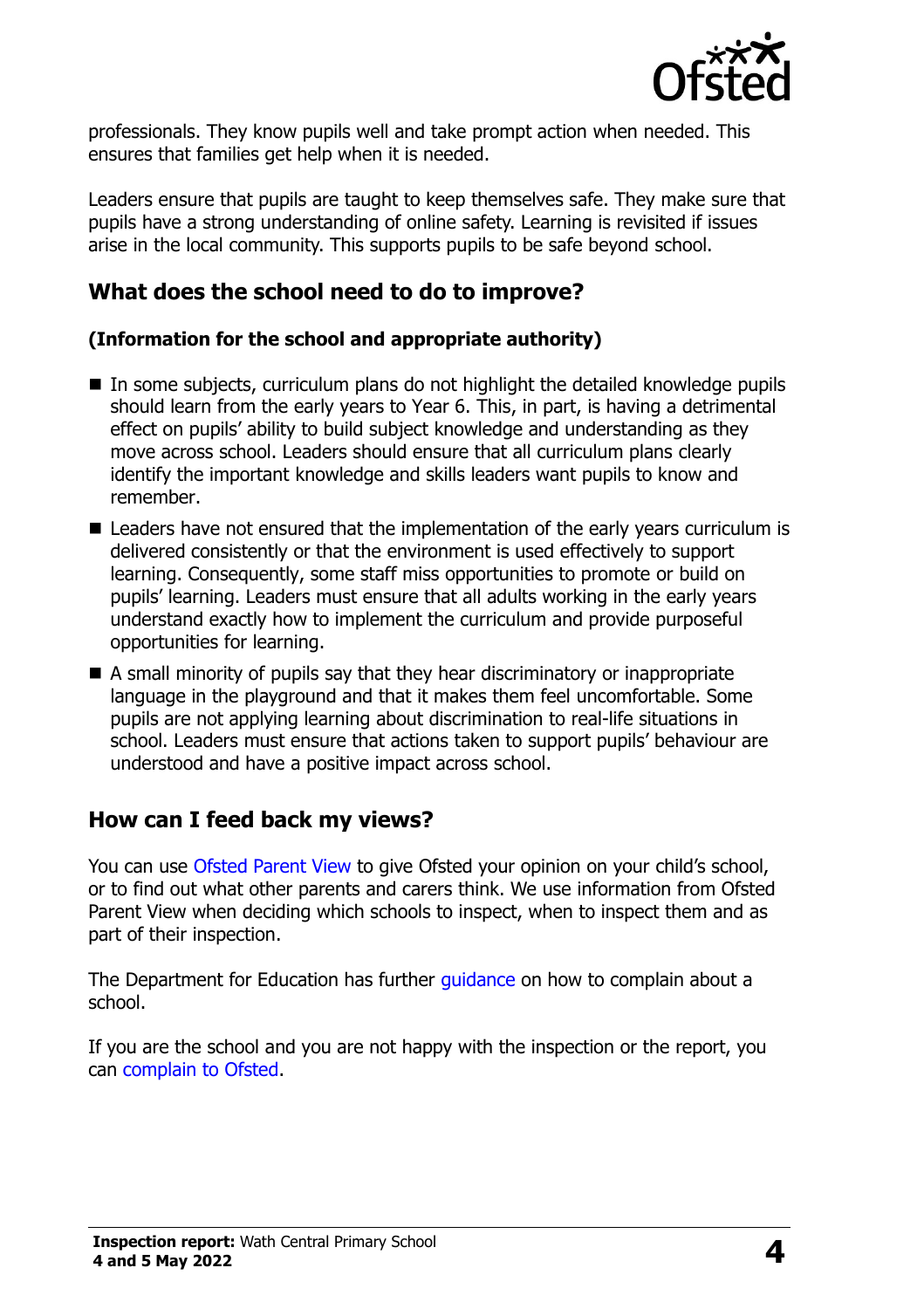

# **Further information**

You can search for [published performance information](http://www.compare-school-performance.service.gov.uk/) about the school.

In the report, '[disadvantaged pupils](http://www.gov.uk/guidance/pupil-premium-information-for-schools-and-alternative-provision-settings)' refers to those pupils who attract government pupil premium funding: pupils claiming free school meals at any point in the last six years and pupils in care or who left care through adoption or another formal route.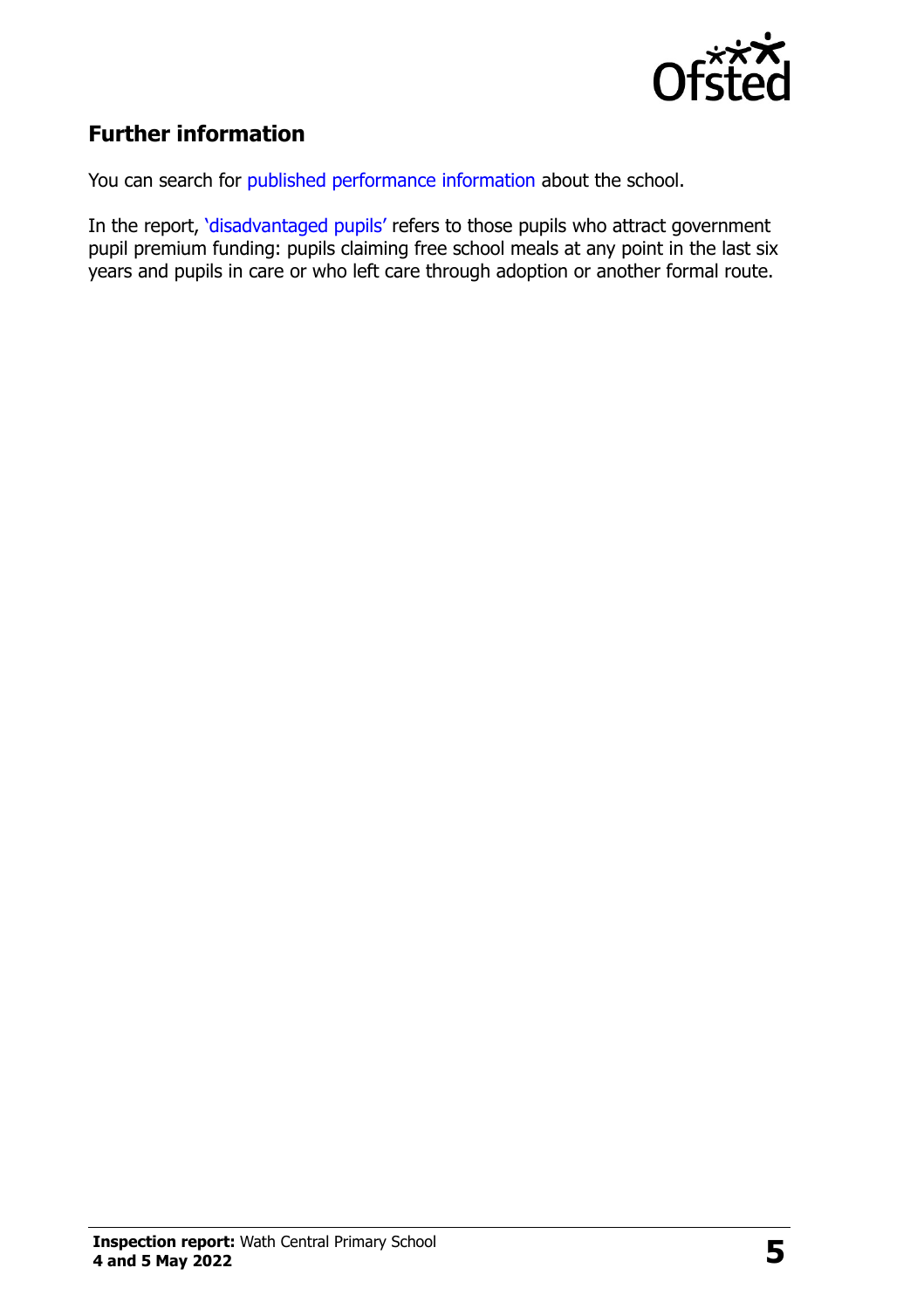

# **School details**

| Unique reference number             | 143544                   |
|-------------------------------------|--------------------------|
| <b>Local authority</b>              | Rotherham                |
| <b>Inspection number</b>            | 10227633                 |
| <b>Type of school</b>               | Primary                  |
| <b>School category</b>              | Academy sponsor-led      |
| Age range of pupils                 | 3 to 11                  |
| <b>Gender of pupils</b>             | Mixed                    |
| Number of pupils on the school roll | 432                      |
| <b>Appropriate authority</b>        | Board of trustees        |
| <b>Chair of governing body</b>      | Jane Skupien             |
| <b>Headteacher</b>                  | Jude Gray                |
| <b>Website</b>                      | www.wathcentral.co.uk    |
| Date of previous inspection         | Not previously inspected |

# **Information about this school**

- Wath Central Primary School became a sponsor-led academy in December 2017 and became a member of the James Montgomery Multi-Academy Trust (MAT). When its predecessor school was last inspected by Ofsted, it was judged to require improvement.
- The school is a larger than average-sized primary school.
- The proportion of pupils who are known to be eligible for pupil premium funding is in line with the national average.
- The school has a nursery provision.
- $\blacksquare$  The school does not currently use any alternative provision.

### **Information about this inspection**

The inspectors carried out this inspection under section 5 of the Education Act 2005.

■ This was the first routine inspection the school received since the COVID-19 pandemic began. Inspectors discussed the impact of the pandemic with leaders and have taken that into account in their evaluation of the school.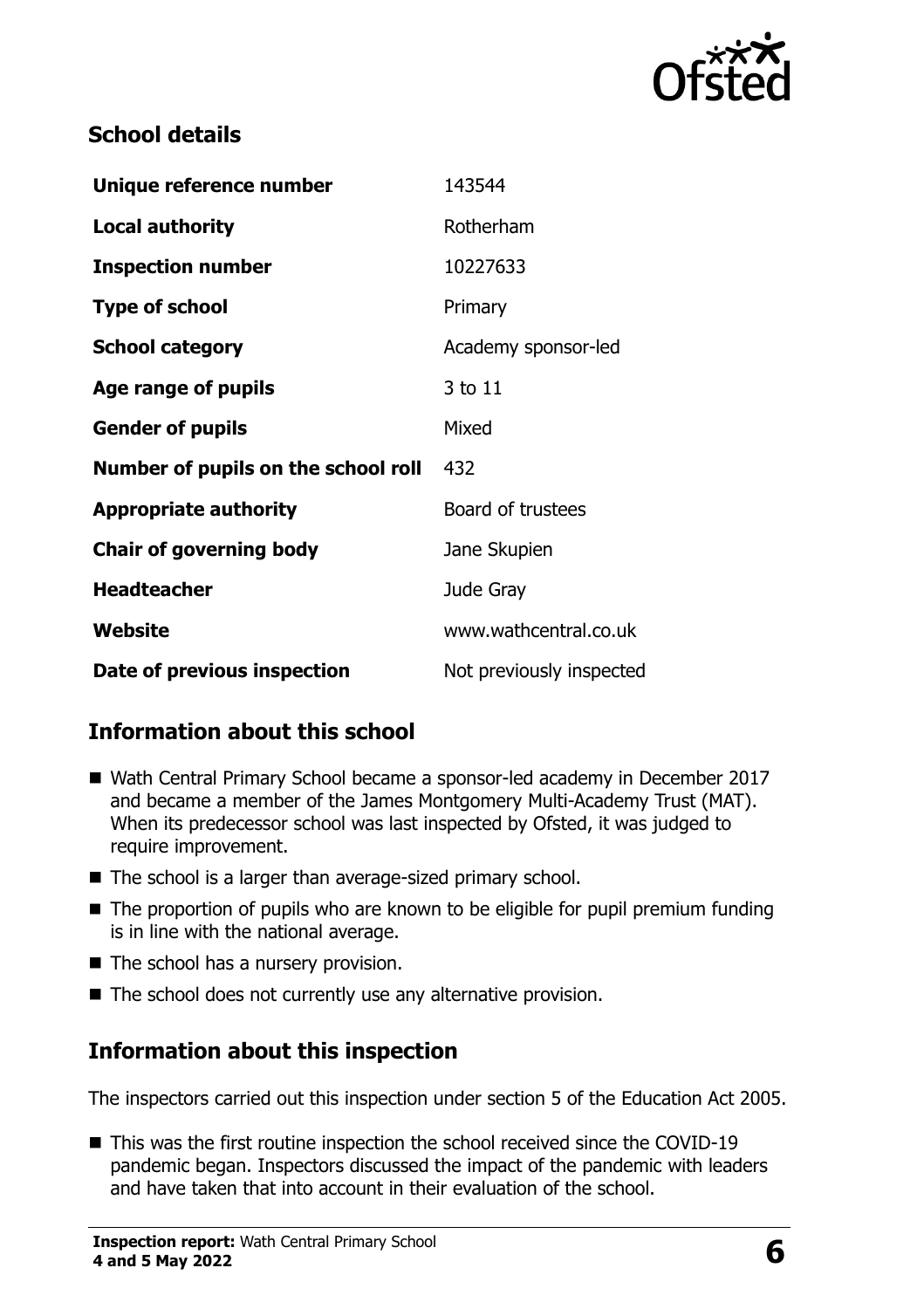

- **Prior to the inspection, the lead inspector reviewed documents on the school's** website, as well as published information about the school's performance and previous Ofsted inspections.
- Inspectors met with the headteacher, the deputy headteacher, other senior leaders and the leader for SEND. Meetings were also held with members of the MAT, subject leaders, class teachers, staff from across the school and pupils.
- The lead inspector met with members of the governing body and representatives of the trust.
- Inspectors carried out deep dives into reading, mathematics, science and art. For each deep dive, inspectors looked at curriculum planning, conducted joint lesson visits with leaders, spoke to pupils about their work and looked at books and samples of work.
- During the inspection, a range of safeguarding information was scrutinised, including the school's policies and records. Inspectors spoke to pupils and observed relationships between pupils and adults.
- Inspectors considered responses to Ofsted's online questionnaire for staff and Ofsted's online survey for parents, Ofsted Parent View, including comments received via the free-text facility.

#### **Inspection team**

| Andrea Batley, lead inspector | Her Majesty's Inspector |
|-------------------------------|-------------------------|
| Helen Stout                   | Ofsted Inspector        |
| Asa Britton                   | Her Majesty's Inspector |
| Alison Ashworth               | Ofsted Inspector        |